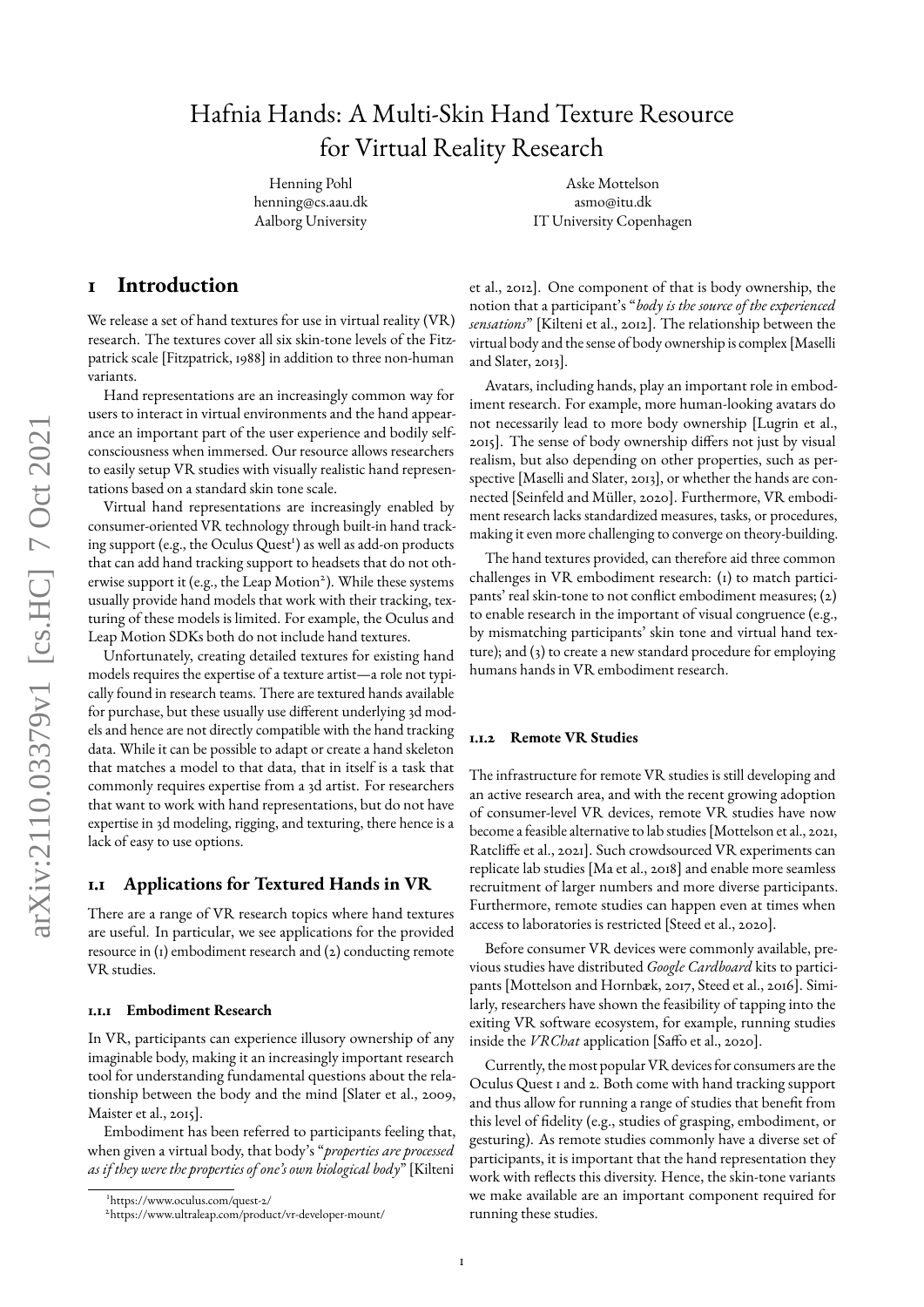#### **1.2 VR Assets as Research Artifacts**

With our hand texture resource, we provide a piece of infrastructure for VR researchers. While VR studies require a substantial amount of technical expertise to set up, resources like ours can ease that burden, but also allow for more more comparable results across studies. In recent years, there has been a growing number of scientific resources similar to the Hafnia Hands. For example, [Regal et al.](#page-4-6) [\[2018\]](#page-4-6) made assets available that make it easier to integrate questionnaires into VR scenes. With *NavWell*, [Commins et al.](#page-3-8) [\[2020\]](#page-3-8) released a tool for creating and running navigation experiments. This standardizes the study format, but also substantially lowers the barriers for running such a study. Most closely related to our hand texture resource is the *Microsoft Rocketbox avatar library* [\[Gonzalez-Franco et al.,](#page-3-9) [2020\]](#page-3-9), containing many rigged humanoid 3D models readily available as self-avatars, or as agents within VR environments.

## **2 Method**

We commissioned the set of nine hand texture variants from a 3d artist on Fiverr. Fiverr is a platform for connecting with freelancers, focused on creative tasks such as video editing or 3d modeling. The set (shown in Figure [1\)](#page-1-0) includes six different human skin-tones, as well as three non-human hands: a robot hand, an alien hand, and a skeleton hand. Each variant comes with albedo, ambient occlusion, metallic, smoothness/ roughness, and normal maps and hence is compatible with commonly used physically-based shading models (such as the *Unity Standard Shader*).

The textures are designed to work directly with the default hand used by the Oculus Quest hand tracking. Currently, this is the most widely used variant of hands for VR and also the one most suited for remote studies due to the large user base of consumers. However, note that the textures can, in principle, be used with other hand models. Assuming the topology is similar (as should be the case for models of human hands) this would only require some changes to the UV coordinates of those models. Additionally, we provide hand textures compatible with the 3D hand models developed for the Oculus controllers; that way researchers can utilize our hand resource for studies using both free hand interaction and controller-based interaction.

We conducted an online and unsupervised study to evaluate the suitability of the hands for remote evaluations, and to get quantitative insights of their effects on embodiment. We evaluate the effects of skin-tone matching as well as owning the non-human hand variants. The study, its hypotheses, method, procedure, and analyses approach was pre-registered<sup>[3](#page-1-1)</sup>.

We used a within-subjects design with hand texture as the only independent variable. Hand texture had three levels: skin-tone matched, skin-tone mismatched, and non-human. Participants completed three repetitions of a hand movement task with each hand texture, balanced using a latin square, for a total of nine trials per participant.

#### **2.1 Participants**

We recruited 112 participants from an internal email list of previous participants. Participants were predominantly male (103 male, 6 female, and 3 participants who did not want disclose

<span id="page-1-0"></span>

Figure 1: We provide nine different hand textures: six skin-tone variants, an alien, a robot, and a skeleton hand. The skin-tone variants are designed to look realistic, while the non-human hands are more stylized.

gender) and young, with an estimated mean age of 28.9 (SD 9.6). The median reported skin tone was 3. Most participants reported medium skin tones, with 86% in the 2–4 range on the Fitzpatrick scale (6 $\times$  1, 36 $\times$  2, 36 $\times$  3, 24 $\times$  4, 7 $\times$  5, and 3 $\times$  6 on the Fitzpatrick scale). Participants conducted the study from 32 different countries, most commonly the USA (18), Poland (13), Germany (12), the UK (12), and Italy (8). The participants were also experienced VR users, with the majority (51) having more than 100 hours of VR experience.

#### **2.2 Task**

We employed a novel study task where participants followed targets with their hands. The task required participants to *act with their hands*, while also forcing them to *focus on their hands*. Each trial took 60 seconds and was split in two equally long phases: one for each hand, ordered randomly.

During the task, participants had to keep their hand inside a framed box that appeared in front of them. After appearing, the box moved along a randomly generated path within a  $40 \times 60 \times 40$  cm volume. We generated the path so each segment was at least 20 cm long. Box movement slowed down at path nodes and accelerated in between, moving at an average overall speed of 0.6 m per second. During each segment the box also performed a random rotation to between −40°and 90°(left hand) −90°and 40°(right hand) roll. The boxes changed color to indicate whether participants' hand were contained within, prompting participants to follow study procedures. When participants moved outside the boxes, we displayed a textual alert in the background asking them to return their hand inside.

#### **2.3 Procedure**

We first prompted participants for informed consent and collected demographic information, using a virtual questionnaire. We then asked participants about their skin tone, which then formed the selection for the skin-tone matched condition. For

<span id="page-1-1"></span><sup>3</sup><https://osf.io/us39z/>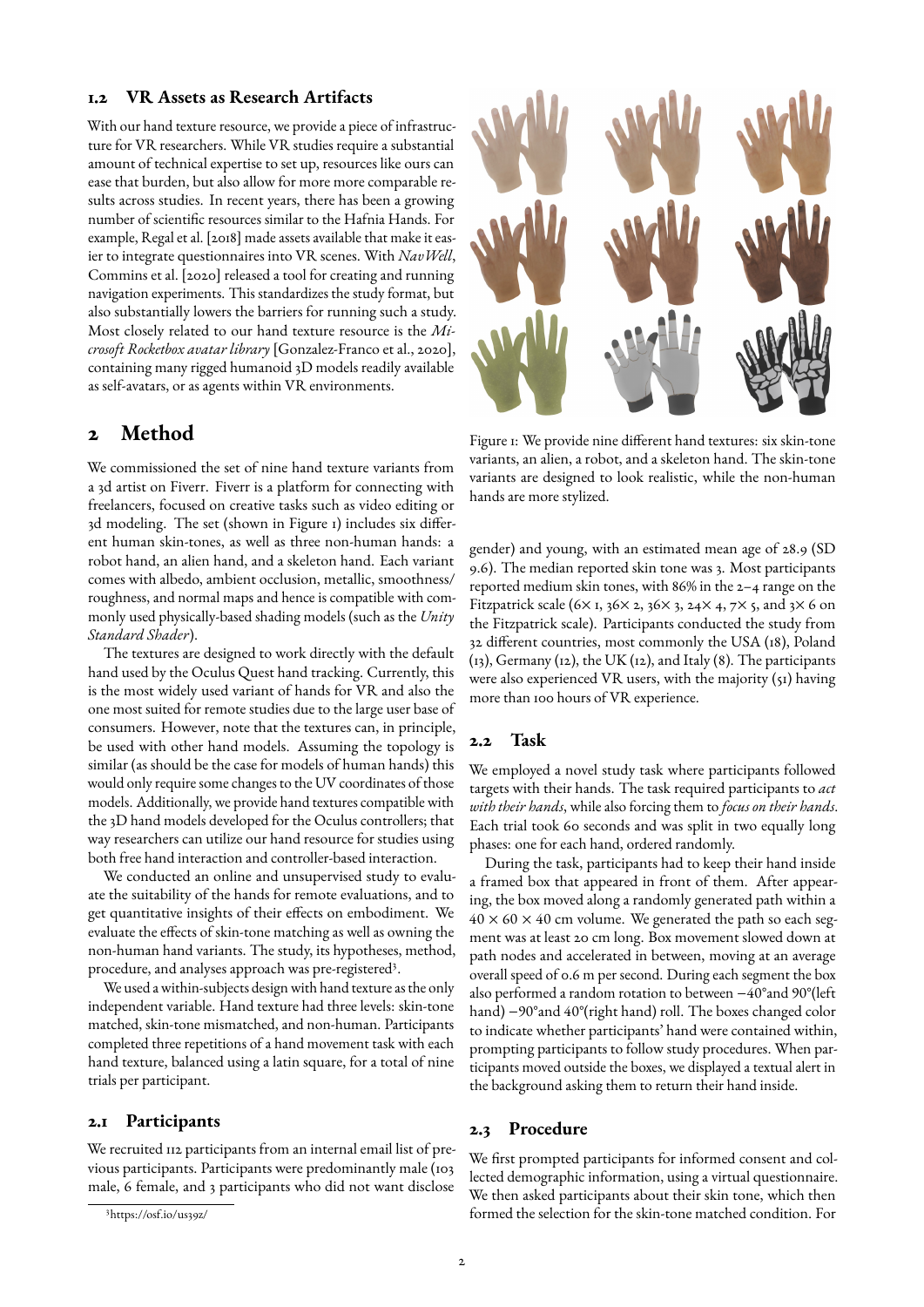the skin-tone mismatched condition, we picked a hand texture three levels away from the participant's (i.e.,  $1 \rightarrow 4, 3 \rightarrow 6$ ,  $5 \rightarrow 2, \ldots$ ). We always used the alien hand texture for the non-human condition. Participants then completed nine trials (three with each hand) in random order. Overall, the study took about 10 minutes. A first warm-up round was used to determine tracking quality. If mean confidence for tracking was below 60%, the participant would retry until quality was satisfactory, as per [\[Mottelson et al.,](#page-3-5) [2021\]](#page-3-5).

#### **2.4 Measures**

For each trial we measured four dependent subjective variables using questionnaires displayed in VR: To measure **Resemblance** we used the *Features* question from [\[Banakou and Slater,](#page-3-10) [2014\]](#page-3-10). To measure **Agency** we used the *Agency* question from [\[Ba](#page-3-10)[nakou and Slater,](#page-3-10) [2014\]](#page-3-10). To measure **Body Ownership** we used the *MyBody* question from [\[Banakou and Slater,](#page-3-10) [2014\]](#page-3-10). To measure **Humanness** we used a scale from [\[Ho and MacDorman,](#page-3-11) [2017\]](#page-3-11), composed of five questions.

### **3 Validation**

From the participants responses we seek to validate the suitability of Hafnia hands for VR research. In particular, when used for embodiment and remote studies, Hafnia hands need to (1) resemble participants' own hands and hence also elicit a higher sense of body ownership. See Figure [2](#page-3-12) for an overview of how participants' rated their experience with the hands.

We test the effects of hand representation on body ownership, agency, and resemblance using Friedman tests for main effects. For the humanness scale, we use a repeated-measure ANOVA. We use Wilcoxon rank sum tests with Bonferroni correction for post-hoc comparisons.

We find an effect of hand representation on body ownership; *χ* 2 (2) = 109*.*77*, p <* 0*.*001. All pairwise comparisons were significant ( $p < 0.001$ ). For agency, there was a significant main effect  $\chi^2(2) = 26.27, p < 0.001$ . Yet, only the alien hand and matched hand were significantly different ( $p = 0.04$ ). We also found an effect of hand representation on resemblance;  $\chi^2(2) =$ 150*.*31*, p <* 0*.*001. All pairwise comparisons were also signicant  $(p < 0.001)$ . Finally, we also found a significant effect of hand representation on humanness;  $F(2, 222) = 189.6, p < 0.001$ . Post-hoc tests found significant differences between the alien hand and the two realistic hands (*p <* 0*.*001).

In summary, the hands provided as part of Hafnia hands showed increased body ownership using a skin-tone matched texture; increased resemblance with a skin-tone matched texture; and decreased humanness with a alien texture. All registered hypotheses were hence found to be true.

These results also validate the suitability of Hafnia hands as a resource in embodiment and remote VR studies. Particularly with respect to body ownership, skin-tone matched hands provide a benefit. Furthermore, we validated that the provided non-human alien hand elicits the opposite response: low body ownership, visual resemblance, and humanness. Hence, the set of provided hand textures covers a wide spectrum of subjective responses, which is required in a range of study designs.

## **4 Limitations**

The sample for the evaluation was predominantly young and male, which has previously been shown to cause bias in VR research [\[Peck et al.,](#page-3-13) [2020\]](#page-3-13). The hand textures visually resemble relatively young human hands, making the sample's age fit the study; however, future studies could entail textures matched and evaluated for seniors. The hand textures were, however, designed as gender neutral, whereas the evaluation consisted of predominantly males. This is a limitation of the evaluation, caused the bias of HMD owners' demographics.

As a manually-created resource, Hafnia hands are limited in the range of visual characteristics they cover. In addition to lack of gender and age specificity, the hands also do not account for several other properties, such as: dirtiness, fingernail length/ style/color, skin conditions, or finer nuances in skin-tone. A potential solution for this are parametric hand texture models [\[Qian et al.,](#page-4-7) [2020\]](#page-4-7). However, to make use of the wide range of such models, a parameter acquisition step for each participant is required. The quality of current model outputs also is not consistently at the same level as artist-created textures and does not include non-human textures at all.

While hands are perhaps the most important limb in embodiment research (e.g., the rubber hand illusion), future research resources and studies could consider creating resources enabling full body VR embodiment studies.

## **Data Availability Statement**

The hand textures released with this publication can be found in our Github repository<sup>[4](#page-2-0)</sup>. The data for the evaluation is available at the same repository.

## **Ethics Statement**

Ethical review and approval was not required for the study on human participants in accordance with the local legislation and institutional requirements. The participants provided their written informed consent to participate in this study.

## **Author Contributions**

All authors listed have made a substantial, direct and intellectual contribution to the work, and approved it for publication. Both HP and AM designed, implemented, and conducted the evaluation, HP conducted the statistical analyses; HP made figures, and HP and AM wrote the manuscript.

## **Conflict of Interest Statement**

The authors declare that the research was conducted in the absence of any commercial or financial relationships that could be construed as a potential conflict of interest.

## **Acknowledgments**

We'd like to thank Ranjeet Singh<sup>[5](#page-2-1)</sup> for creating the hand textures.

<span id="page-2-1"></span><span id="page-2-0"></span><sup>4</sup><https://github.com/henningpohl/Hafnia-Hands> 5https://www.fiverr.com/google\_jatt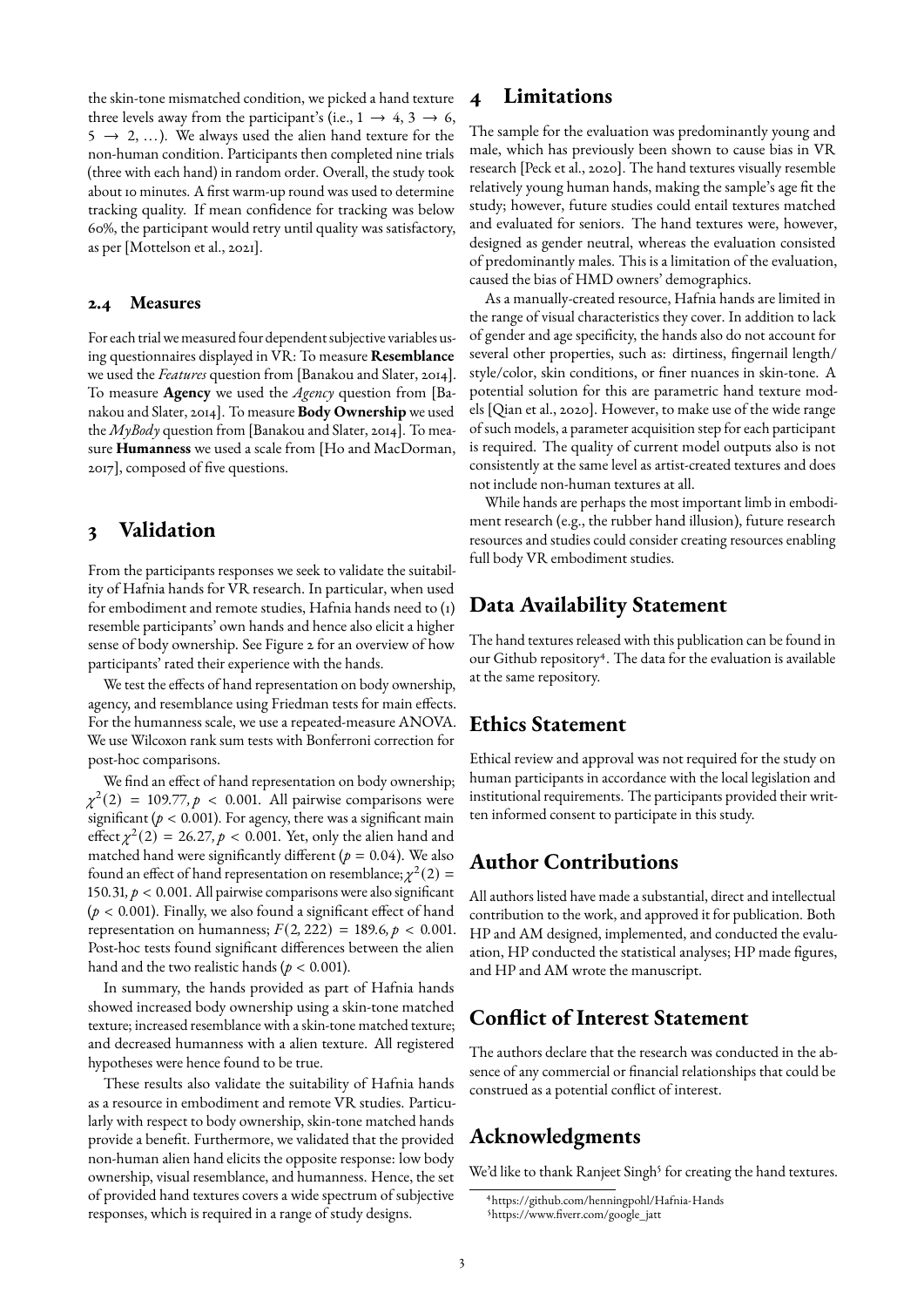<span id="page-3-12"></span>

Figure 2: Participants' responses to the four subjective measures we used for validating our hand texture dateset. Responses range from -3 (strongly disagree) to 3 (strongly agree), humanness shows aggregated scale based on five such responses.

## **Funding**

This research was supported by UCPH's Data+ pool under the agreement 'Quantifying Body Ownership'.

## **References**

- <span id="page-3-10"></span>D. Banakou and M. Slater. Body ownership causes illusory self-attribution of speaking and influences subsequent real peaking. *Proceedings of the National Academy of Sciences*, 111 (49):17678–17683, 2014. ISSN 0027-8424. doi: 10.1073/ pnas.1414936111. URL [https://www.pnas.org/content/111/](https://www.pnas.org/content/111/49/17678) [49/17678.](https://www.pnas.org/content/111/49/17678)
- <span id="page-3-8"></span>S. Commins, J. Duffin, K. Chaves, D. Leahy, K. Corcoran, M. Caffrey, L. Keenan, D. Finan, and C. Thornberry. Navwell: A simplified virtual-reality platform for spatial navigation and memory experiments. *Behavior Research Methods*, 52 (3):1189–1207, Jun 2020. ISSN 1554-3528. doi: 10.3758/ s13428-019-01310-5.
- <span id="page-3-0"></span>T. B. Fitzpatrick. The Validity and Practicality of Sun-Reactive Skin Types I Through VI. *Archives of Dermatology*, 124(6): 869–871, 06 1988. ISSN 0003-987X. doi: 10.1001/archderm. 1988.01670060015008.
- <span id="page-3-9"></span>M. Gonzalez-Franco, E. Ofek, Y. Pan, A. Antley, A. Steed, B. Spanlang, A. Maselli, D. Banakou, N. Pelechano, S. Orts-Escolano, V. Orvalho, L. Trutoiu, M. Wojcik, M. V. Sanchez-Vives, J. Bailenson, M. Slater, and J. Lanier. The rocketbox library and the utility of freely available rigged avatars. *Frontiers in Virtual Reality*, 1:20, 2020. ISSN 2673-4192. doi: 10.3389/frvir.2020.561558. URL [https://www.frontiersin.org/](https://www.frontiersin.org/article/10.3389/frvir.2020.561558) [article/10.3389/frvir.2020.561558.](https://www.frontiersin.org/article/10.3389/frvir.2020.561558)
- <span id="page-3-11"></span>C.-C. Ho and K. F. MacDorman. Measuring the uncanny valley effect. *International Journal of Social Robotics*, 9(1):129-139, Jan 2017. ISSN 1875-4805. doi: 10.1007/s12369-016-0380-9.
- <span id="page-3-2"></span>K. Kilteni, R. Groten, and M. Slater. The sense of embodiment in virtual reality. *Presence: Teleoperators and Virtual Environments*, 21(4):373–387, 2012. doi: 10.1162/PRES\\_a\\_00124.
- <span id="page-3-4"></span>J. Lugrin, J. Latt, and M. E. Latoschik. Avatar anthropomorphism and illusion of body ownership in vr. In *2015 IEEE Virtual Reality (VR)*, pages 229–230, 2015. doi: 10.1109/VR. 2015.7223379.
- <span id="page-3-6"></span>X. Ma, M. Cackett, L. Park, E. Chien, and M. Naaman. Webbased vr experiments powered by the crowd. WWW '18, page 33–43, Republic and Canton of Geneva, CHE, 2018. International World Wide Web Conferences Steering Committee. ISBN 9781450356398. doi: 10.1145/3178876.3186034. URL [https://doi.org/10.1145/3178876.3186034.](https://doi.org/10.1145/3178876.3186034)
- <span id="page-3-1"></span>L. Maister, M. Slater, M. V. Sanchez-Vives, and M. Tsakiris. Changing bodies changes minds: owning another body affects social cognition. *Trends in Cognitive Sciences*, 19(1):6–12, 2015. ISSN 1364-6613. doi: https://doi.org/10.1016/j.tics.2014. 11.001. URL [https://www.sciencedirect.com/science/article/](https://www.sciencedirect.com/science/article/pii/S1364661314002344) [pii/S1364661314002344.](https://www.sciencedirect.com/science/article/pii/S1364661314002344)
- <span id="page-3-3"></span>A. Maselli and M. Slater. The building blocks of the full body ownership illusion. *Frontiers in Human Neuroscience*, 7:83, 2013. ISSN 1662-5161. doi: 10.3389/fnhum.2013. 00083. URL [https://www.frontiersin.org/article/10.3389/](https://www.frontiersin.org/article/10.3389/fnhum.2013.00083) [fnhum.2013.00083.](https://www.frontiersin.org/article/10.3389/fnhum.2013.00083)
- <span id="page-3-7"></span>A. Mottelson and K. Hornbæk. Virtual reality studies outside the laboratory. In *Proceedings of the 23rd ACM Symposium on Virtual Reality Software and Technology*, VRST '17, New York, NY, USA, 2017. Association for Computing Machinery. ISBN 9781450355483. doi: 10.1145/3139131.3139141. URL [https:](https://doi.org/10.1145/3139131.3139141) [//doi.org/10.1145/3139131.3139141.](https://doi.org/10.1145/3139131.3139141)
- <span id="page-3-5"></span>A. Mottelson, G. B. Petersen, K. Lilija, and G. Makransky. Conducting unsupervised virtual reality user studies online. *Frontiers in Virtual Reality*, 2021. doi: 10.3389/frvir.2021.681482. URL[https://www.frontiersin.org/articles/10.3389/frvir.2021.](https://www.frontiersin.org/articles/10.3389/frvir.2021.681482/abstract) [681482/abstract.](https://www.frontiersin.org/articles/10.3389/frvir.2021.681482/abstract)
- <span id="page-3-13"></span>T. C. Peck, L. E. Sockol, and S. M. Hancock. Mind the gap: The underrepresentation of female participants and authors in virtual reality research. *IEEE Transactions on Visualization and Computer Graphics*, 26(5):1945–1954, 2020. doi: 10.1109/ TVCG.2020.2973498.